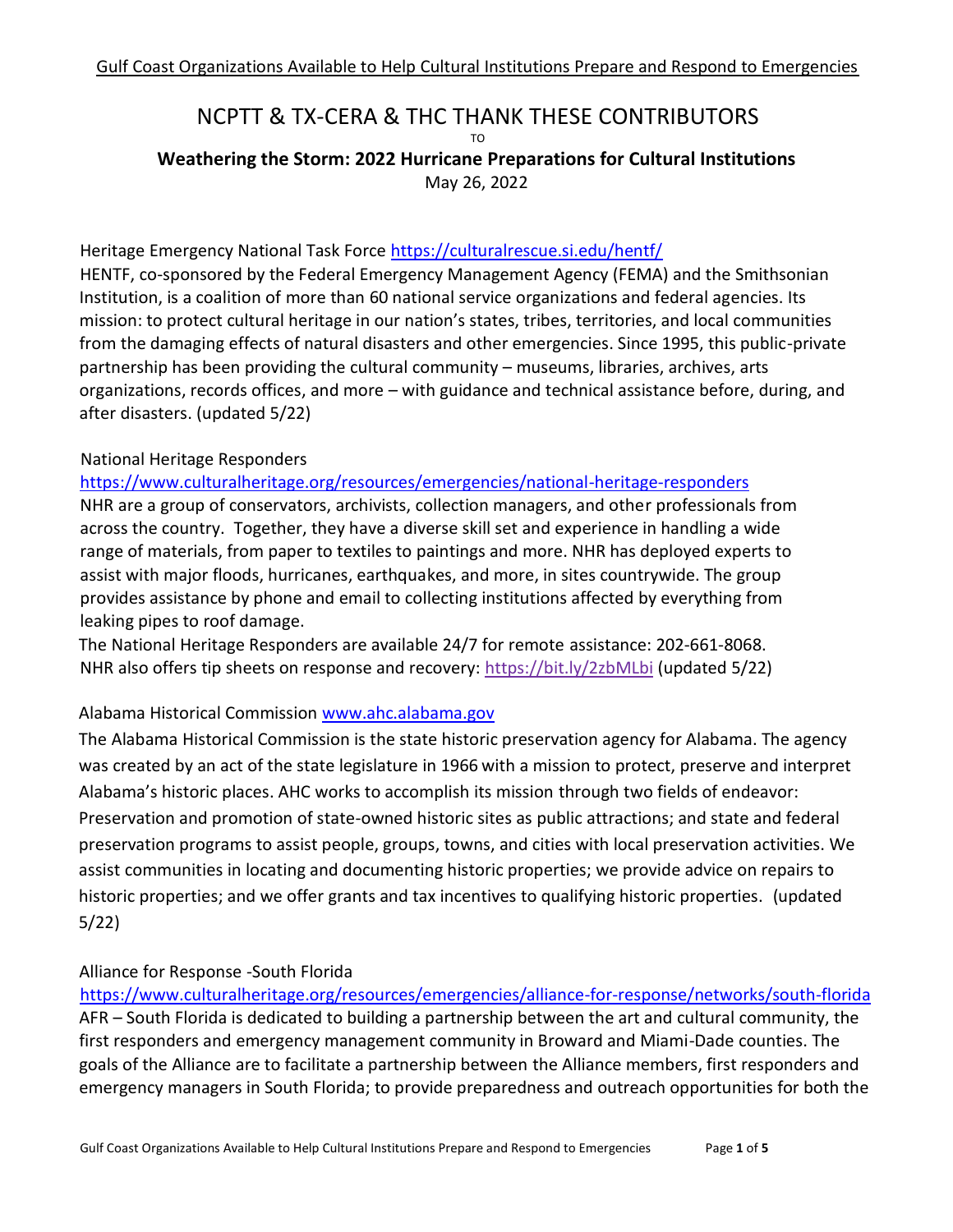art and cultural community, the first responders and the emergency management community; and, to develop a robust incident command structure for the Alliance to respond to largescale emergencies and disasters.

APOYOnline – Association for Heritage Preservation of the Americas www.apoyonline.org APOYOnline is a nonprofit organization that has been promoting communication, exchange and professional development in the field of heritage preservation in the Americas and in Portuguese and Spanish speaking countries for over 30 years. In particular, we offer workshops and technical translations in topics such as emergency preparedness and response, risk management, communication, leadership, preservation on a budget, international alliances, COVID-19 matters, among others. They are available on our web page, social media and YouTube channel. For more information, contact: info@apoyonline.org (updated 5/22)

Heritage Emergency Response Alliance (HERA): https://heraatlanta.wordpress.com/

We are an affiliation natural, cultural and heritage professionals, emergency management personnel, disaster recovery vendors, safety and security staff, and individuals with an interest in protecting cultural institutions and collections around the state of Georgia. We aid institutions and individuals impacted by floods, tornados, hurricanes, and fires by providing planning and recovery resources, coordinating responders, and gathering supplies and volunteers. (updated 5/22)

# Houston Arts Alliance: https://www.houstonartsalliance.com/

HAA is a local arts and culture organization whose principal work is to implement the City of Houston's vision, values, and goals for its arts grant making and civic art investments. HAA's work is conducted through contracts with the City of Houston, overseen by the Mayor's Office of Cultural Affairs. HAA also executes privately funded special projects to meet the needs of the arts community, such as disaster preparation, research on the state of the arts in Houston, and temporary public art projects that energize neighborhoods. In short, HAA helps artist and nonprofits be bold, productive, and strong. (updated 5/22)

# Humanities Texas: https://www.humanitiestexas.org/

As the state affiliate of the National Endowment for the Humanities, Humanities Texas conducts and supports public programs in history, literature, philosophy, and the other humanities disciplines. These programs strengthen Texas communities by cultivating the knowledge and judgment that representative democracy demands of its citizens. Humanities Texas grants enable communities throughout the state to develop programs of local interest promoting history, culture, and education. (updated 5/22)

### National Park Service National Center for Preservation Technology and Training NCPTT www.nps.gov/ncptt

NCPTT is a research, technology, and training center of the U.S. National Park Service located on the campus of Northwestern State University in Natchitoches, Louisiana. NCPTT helps preservationists find better tools, better materials, and better approaches to conserving buildings, landscapes, sites, and collections. Since 2005, NCPTT has aggregated emergency preparedness and response information for collectors, museum professionals, cultural resource managers, building and maintenance crews, and others who care for cultural heritage. Resources have been assembled to help people mitigate risks to cultural resources when faced with a disaster. Whether you need to prepare for a disaster, mitigate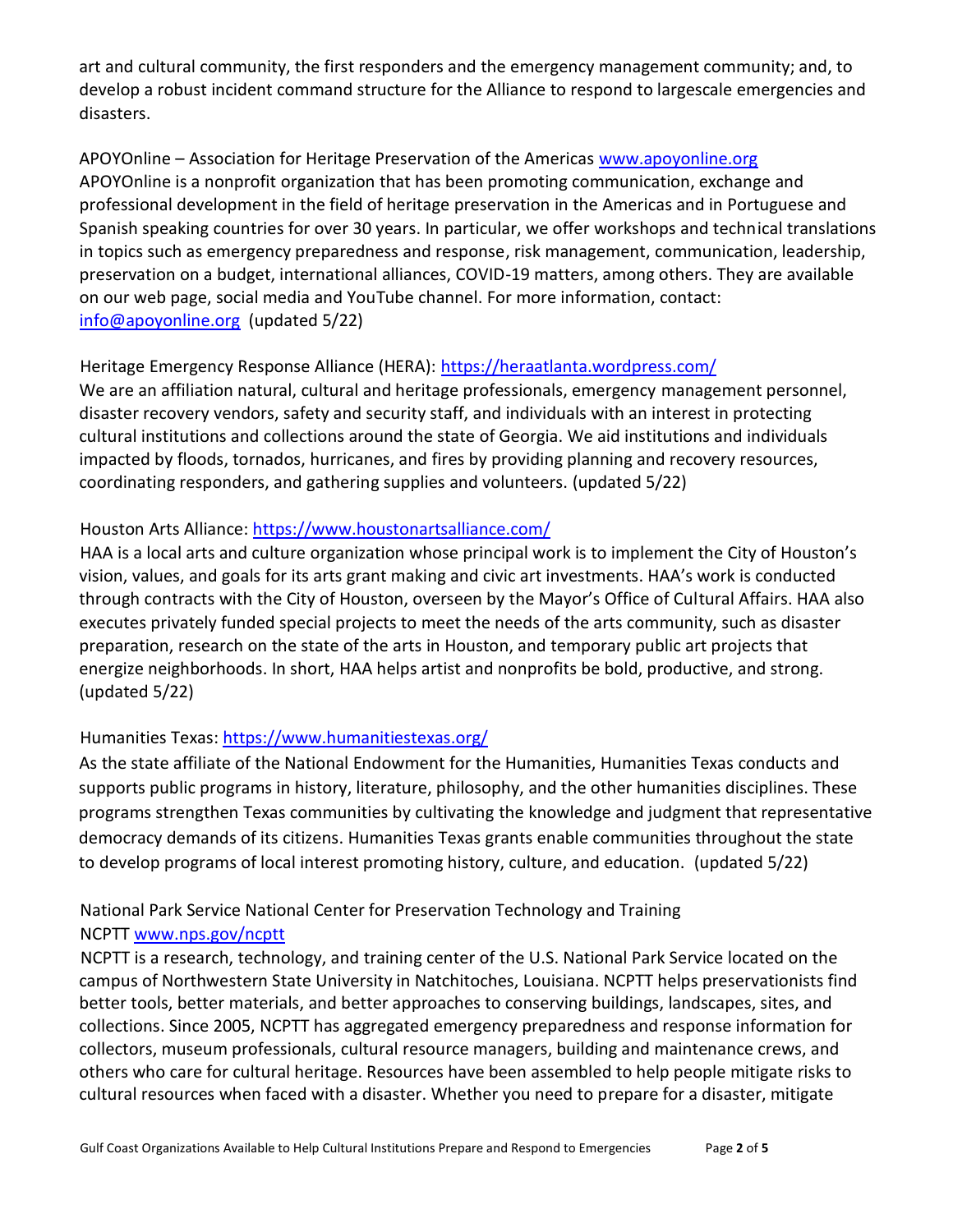damage after a disaster, or seek the assistance of a conservator, these resources can help your institution with preparation and recovery efforts. (Updated 5/22)

## New Orleans Preservation Coalition (NOPC-AfR)

The New Orleans Preservation Coalition serves as an alliance of concerned organizations, agencies, and individuals who recognize the need to sustain and protect the area's cultural heritage. The Coalition's mission is to provide opportunities for preservation education, disaster response, and related activities within the New Orleans area. https://www.culturalheritage.org/resources/emergencies/alliance-forresponse/networks/new-orleans (updated 5/22)

## Performing Arts Readiness https://performingartsreadiness.org/

Performing arts organizations can be especially vulnerable to emergencies and disasters of all kinds, resulting in destabilizing or catastrophic loss of income and assets. The Performing Arts Readiness (PAR) project helps performing arts organizations nationwide learn how to protect their assets, sustain operations, and be prepared for emergencies. PAR supports arts organizations as important community centers, places of business, and cultural anchors, through educational programs, preparedness planning tools and grants, and information and referrals when disaster strikes. For more information, please go to www.performingartsreadiness.org or call 614-439-1796 for disaster assistance. (updated 5/22)

## Savannah Heritage Emergency Response (SHER) www.sheronline.info

SHER is a local, single-county, voluntary cultural heritage cooperative in Chatham County, Georgia, founded in 2010 and comprised of representatives of natural, cultural, and historical (NCH) institutions, agencies, and sites. SHER functions to promote, enable, and coordinate emergency and disaster preparedness, communication, and response as the designated community partner of the Chatham Emergency Management Agency (CEMA) for Cultural and Historical Coordination (ESF-19) for our Atlantic coastal county (www.chathamemergency.org/About/Plans). SHER operates as an affiliate unit of the Coastal Museums Association (CMA)(www.coastalmuseums.org). SHER's current contact list is maintained as a dashboard component in CEMA's WebEOC software. SHER's membership is also part of the statewide online directory "Mapping Georgia's Natural, Cultural and Historic Organizations for Disaster Response" (GaNCH, pronounced to rhyme with "ranch") (https://ganch.auctr.edu), which includes GIS coordinates for each entry. (updated 5/22)

South Arts https://www.southarts.org/ and its national program dPlan|ArtsReady https://www.artsready.org/. South Arts is a regional arts organization, serving the nine states of the Southeastern United States (AL, FL, GA, KY, LA, MS, NC, SC, and TN) with a portfolio of programs, convenings, and grantmaking activities. Our mission: advancing Southern vitality through the arts. In the aftermath of Hurricane Katrina, it became evident that arts organizations across the country were underprepared for the unexpected. Since then, with arts organizations facing increasing threats and crises large and small, ArtsReady has served the field nationally. Rebuilt and relaunching in June 2022 in partnership with the Northeast Document Conservation Center, the new dPlan|ArtsReady service provides emergency preparedness and business continuity planning for arts and cultural organizations to build their resilience when facing natural and human-caused crises. Free resources include a curated library of best-practices and guides and the free Pocket Response Resource; this handy document can be folded down to the size of a credit card and stashed in your wallet (or on your mobile device)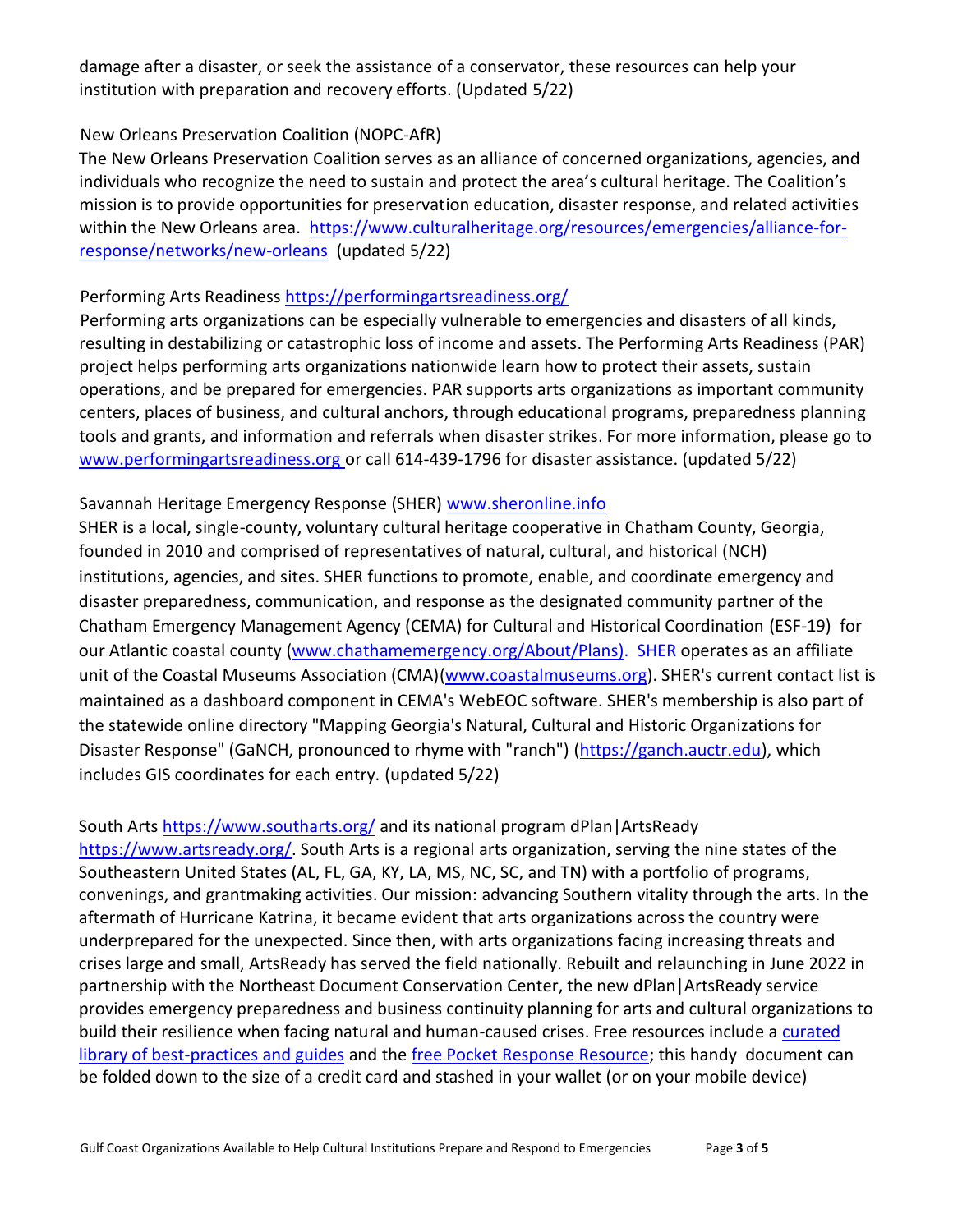for immediate action in an emergency. Arts organization may also request a free one-year subscription to the new dPlan|ArtsReady tool. (Updated 5/22)

#### Texas Commission on the Arts www.arts.texas.gov

The mission of the Texas Commission on the Arts (TCA) is to advance our state economically and culturally by investing in a creative Texas. TCA supports a diverse and innovative arts community in Texas, throughout the nation and internationally by providing resources to enhance economic development, arts education, cultural tourism and artist sustainability initiatives. For more information on TCA and its programs, please visit www.arts.texas.gov (updated 5/22)

## Texas Historical Commission www.thc.texas.gov

Museum Services offers free support and guidance via phone and email on all aspects of museum operations, ranging from collections care to exhibit development, strategic planning, emergency preparedness and more. In the aftermath of a disaster people often do not know where to start. They can call Museum Services and we can talk them through where to start in the recovery process and point them to available resources. www.thc.texas.gov/museum-services (updated 5/22)

# TX-CERA Texas Collections Emergency Resource Alliance https://txcera.org/

TX-CERA is an affiliation of institutions and professionals that advocate for and support the preservation of Texas cultural heritage. TX-CERA emphasizes emergency planning first, followed by training in response and recovery techniques. TX-CERA helps to mitigate the loss of collections due to disaster by offering professional development workshops, consultations, and statewide institutional networking. Contact: tx.cera@gmail.org or 1.669.237.2243 (updated 5/22)

The Texas State Library and Archives Commission (TSLAC) https://www.tsl.texas.gov/